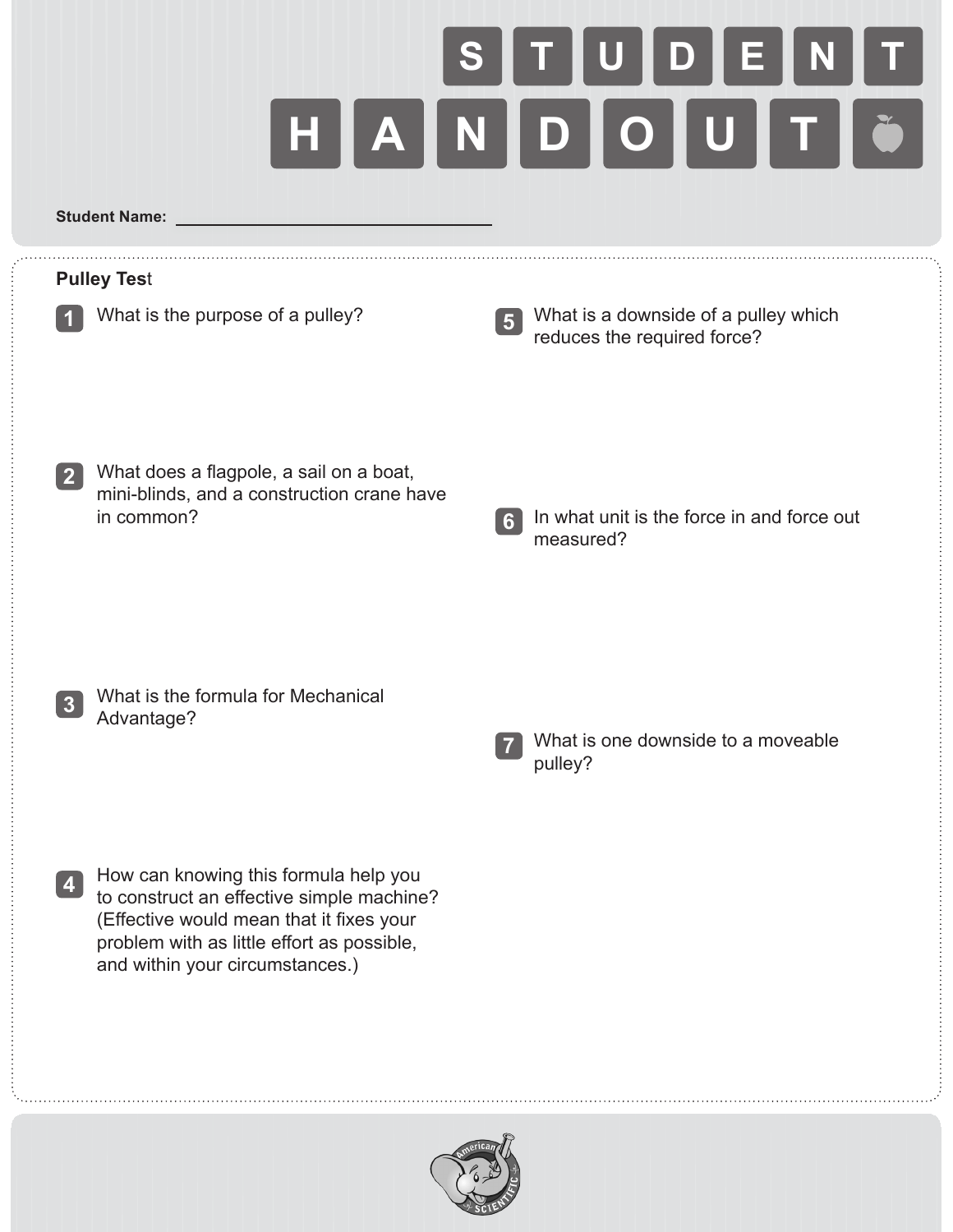## **V O C A B U L A R Y**

| $\vert$ 1        | Pulley               | 6              | Support ropes |  |
|------------------|----------------------|----------------|---------------|--|
| $\sqrt{2}$       | Fixed pulley         | $\vert$ 7      | Force in      |  |
| $\vert 3 \vert$  | Moveable pulley      | $[\mathbf{8}]$ | Force out     |  |
| $\boldsymbol{4}$ | Simple Machine       | $\boxed{9}$    | Newton        |  |
| $\boxed{5}$      | Mechanical advantage | [10]           | Work          |  |
|                  |                      |                |               |  |
| erican           |                      |                |               |  |

SCIENT